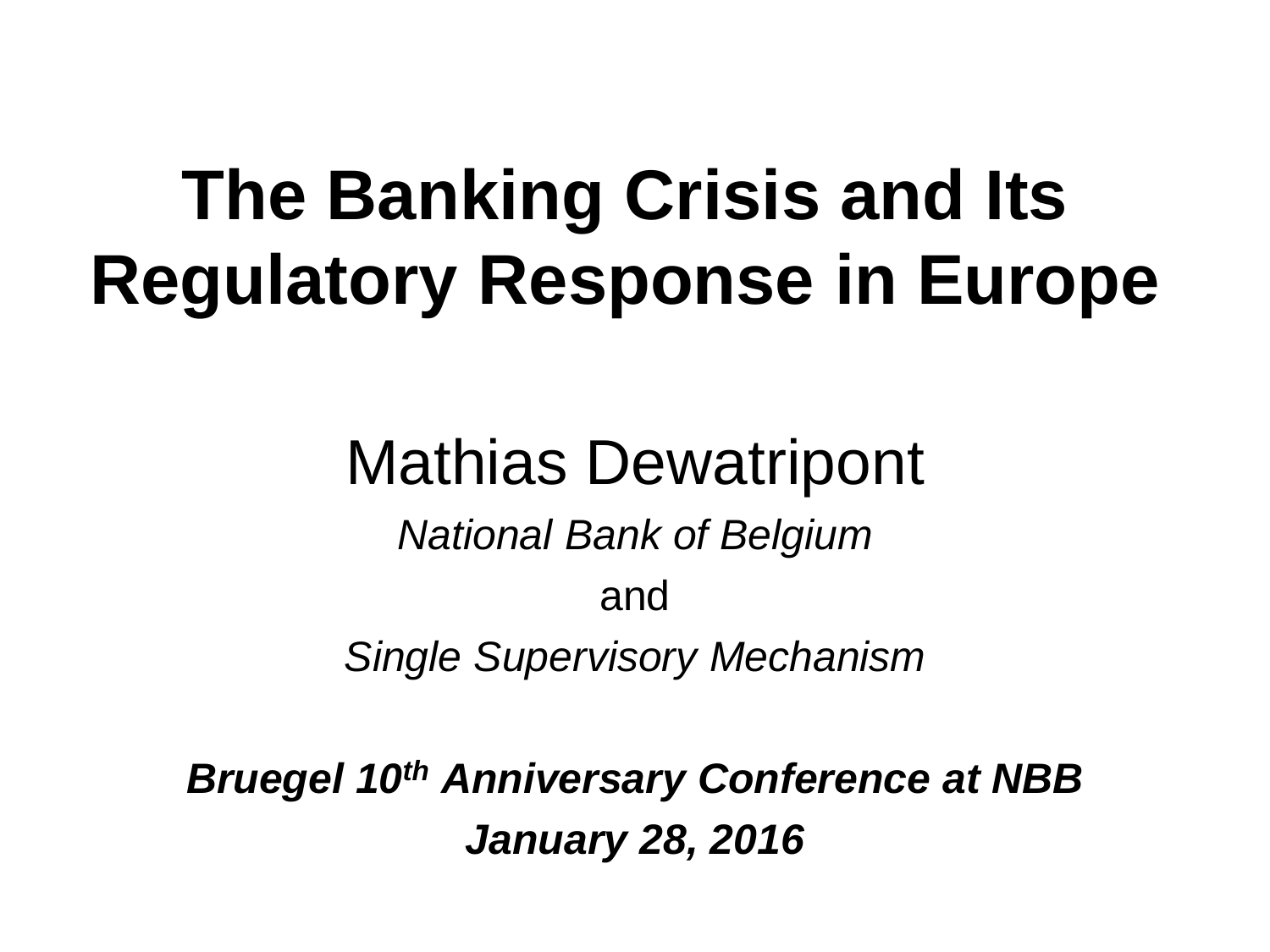# **Outline**

- A brief history of (de) regulation
- Bailouts and reregulation
- The BRRD and financial stability

(see *Dewatripont* 2014a, 2014b)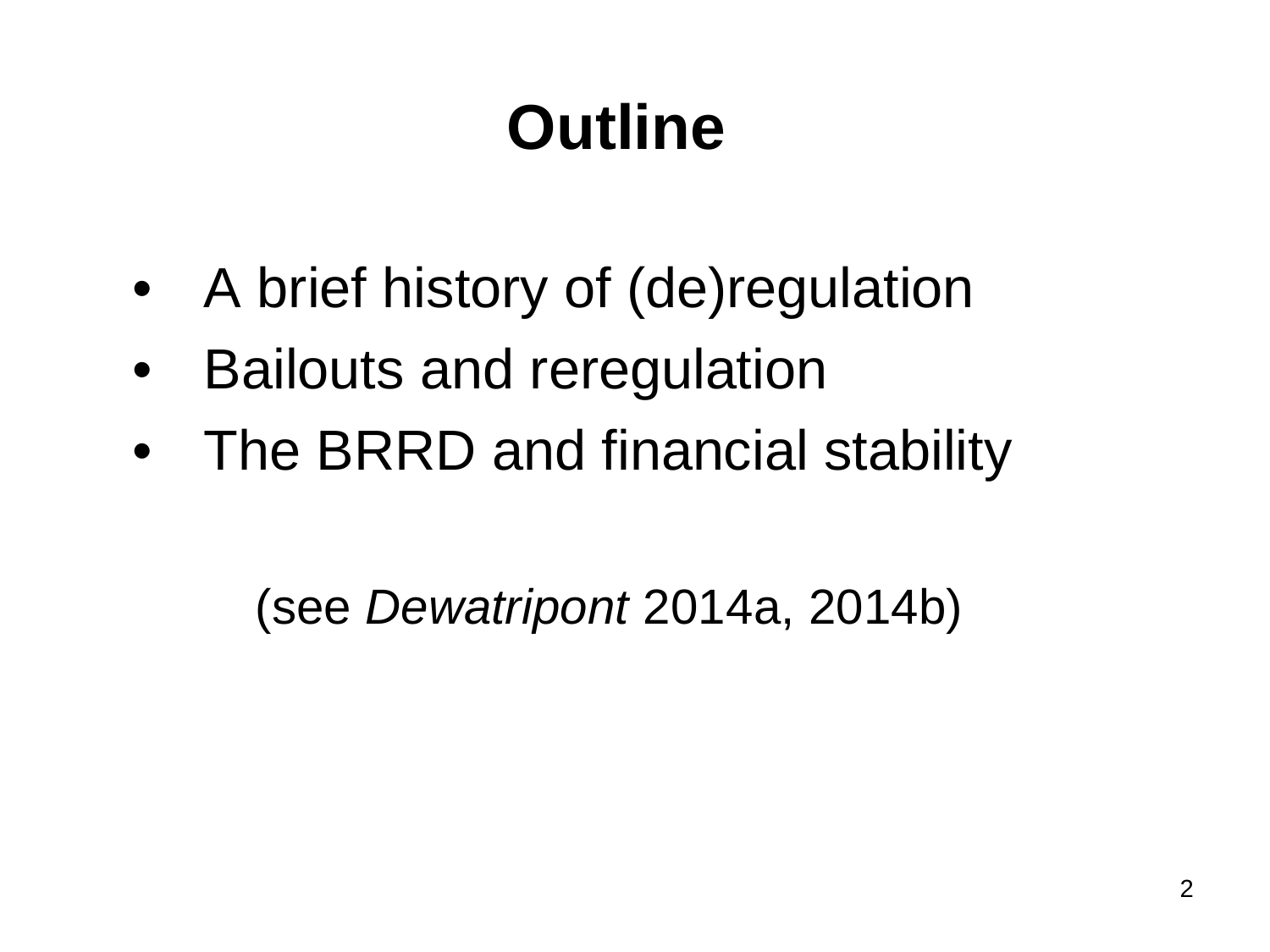# **A brief history of (de)regulation**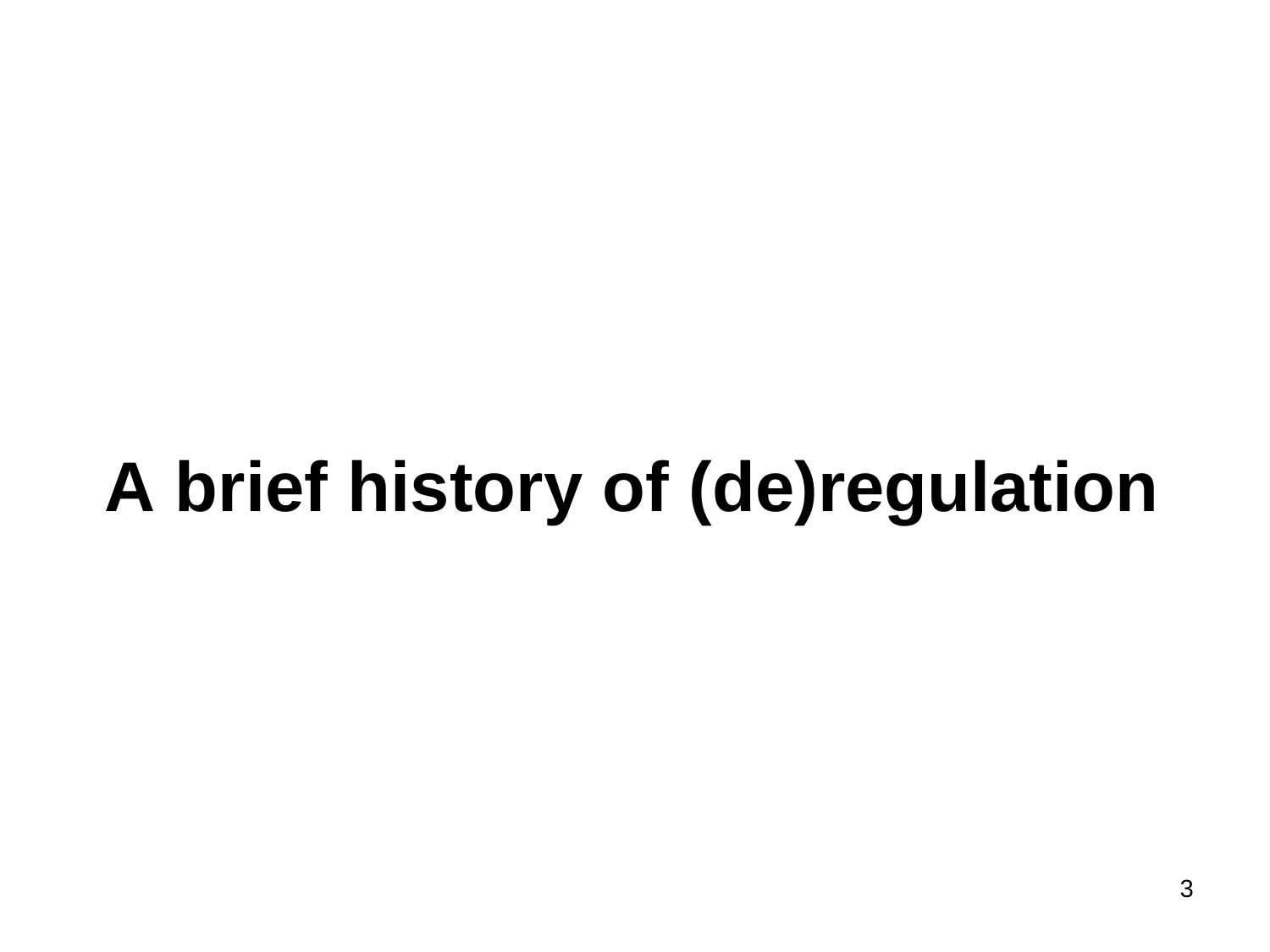## **Up to 1970's**

- Banking is risky (maturity transformation).
- Almost century-old 'cycling' between 3 objectives: productively efficient banking; financial stability (no bank runs); fighting moral hazard ('no bailouts').
- Until 1930's: sacrifice financial stability, but many bank runs, in particular in the Great Depression.
- From mid-1930's to early 1970's: sacrifice efficiency, with strict limits on competition (on entry, size, prices & activities); & introduce deposit insurance.
- No more bank runs & no bailouts but low productive efficiency in banking (e.g. overbranching) + development of nonbank competitors.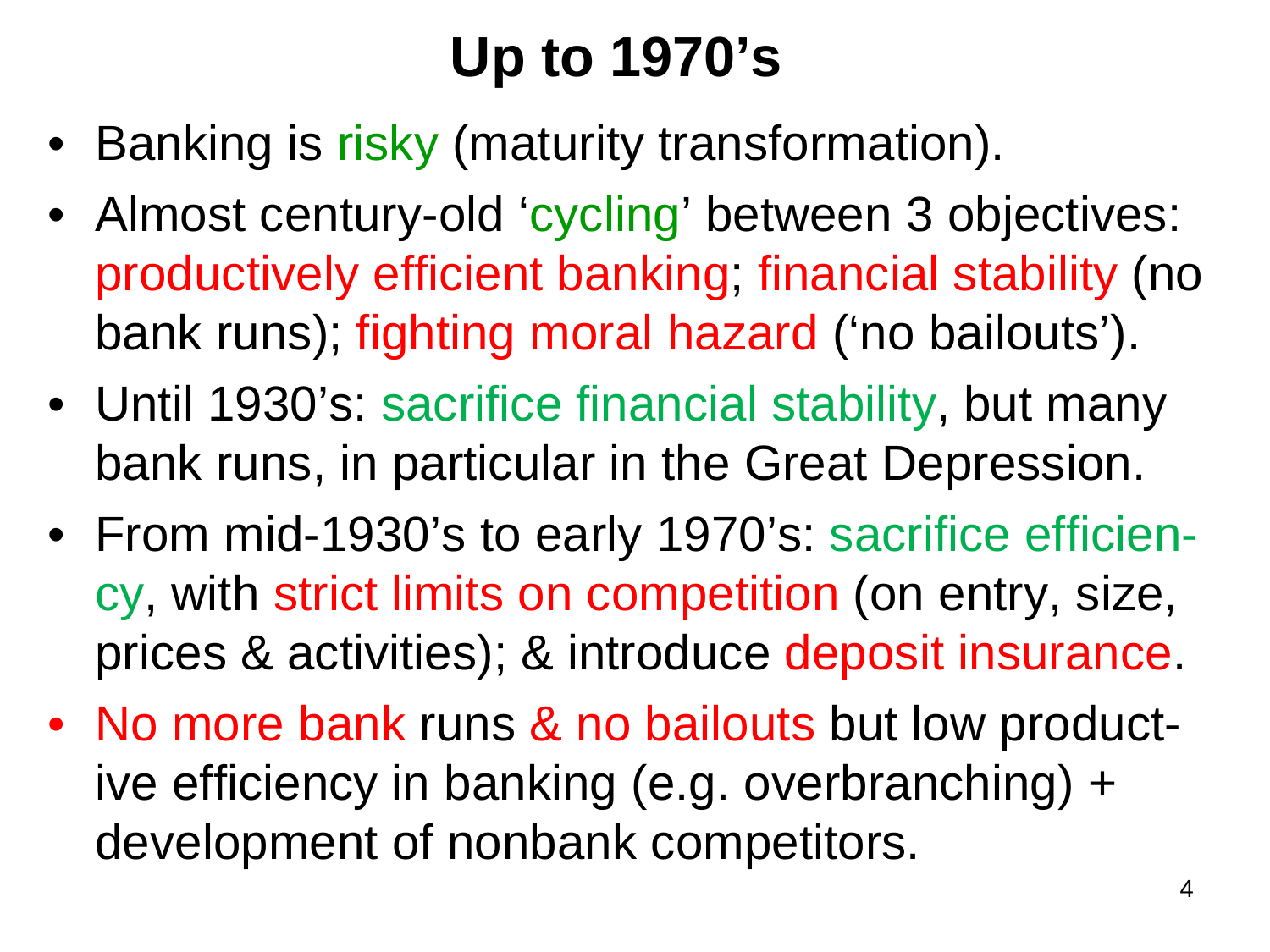#### **Since 1970's**

- As a result, gradual deregulation since 1970s, on prices and entry, & on size and set of activities.
- But deposit insurance maintained (against financial instability) and focus on (risk-based) bank solvency (against moral hazard): Basel I and II capital ratios.
- Impact: since 70s, very few runs, but many banking crises (147 worldwide (*Laeven-Valencia*, IMF, 2012)), many linked to macro imbalances, but also to bank behavior (moral hazard), especially when undercapitalized (Basel I/II insufficient) and 'gamble for resurrection'.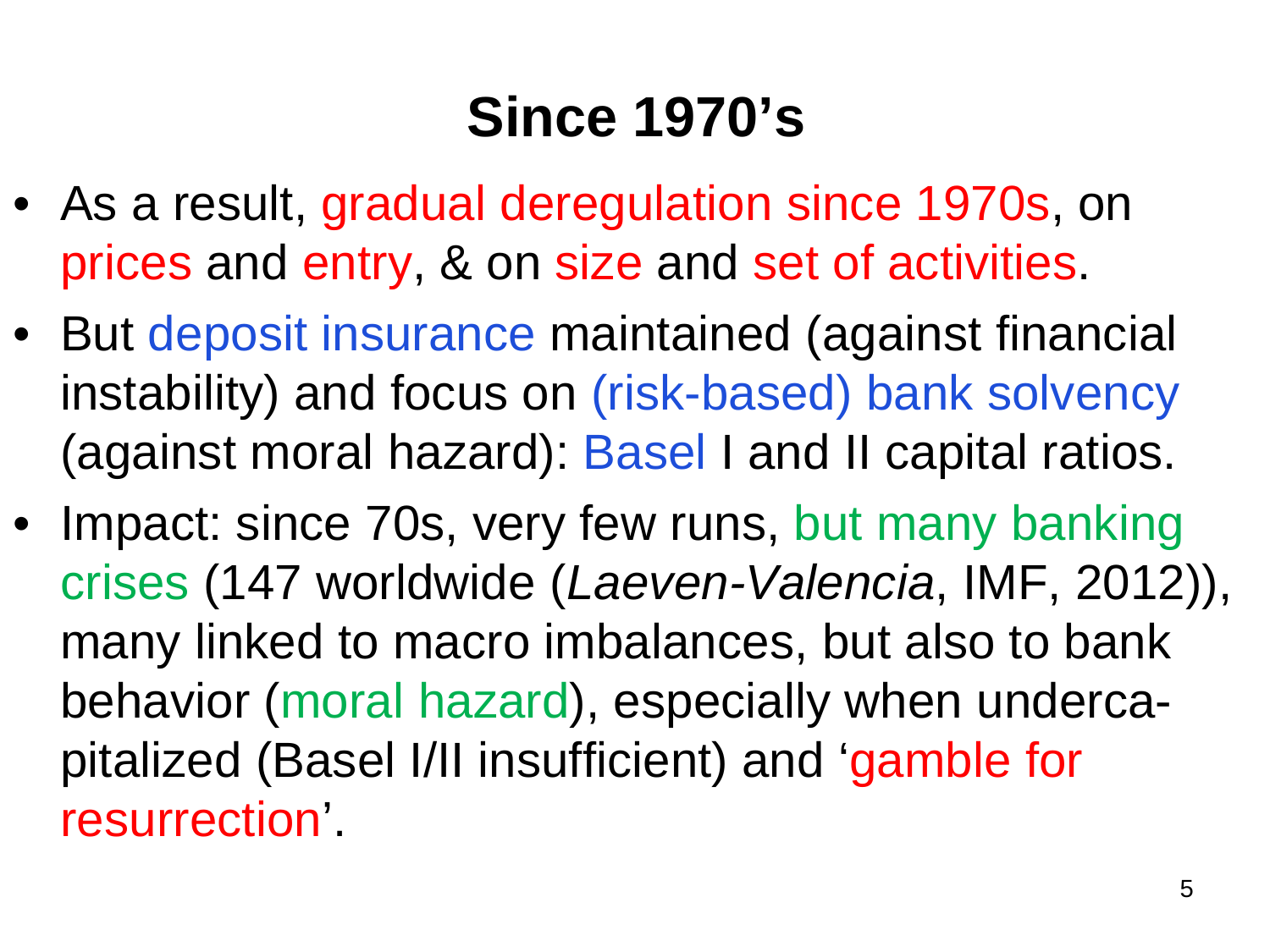## **Additional elements of the 2007-8 crisis**

- Household overindebtness, subprime lending (especially in the USA).
- Securitization and therefore complexification of financial products, role (and conflict of interest) of rating agencies.
- Extreme illiquidity for some banks, with massive recourse to (very unstable) wholesale funding.
- Interconnectedness.
- Race for higher and higher return on equity.
- Role of globalisation as an incentive to deregulate ('race to the bottom', 'light-touch regulation').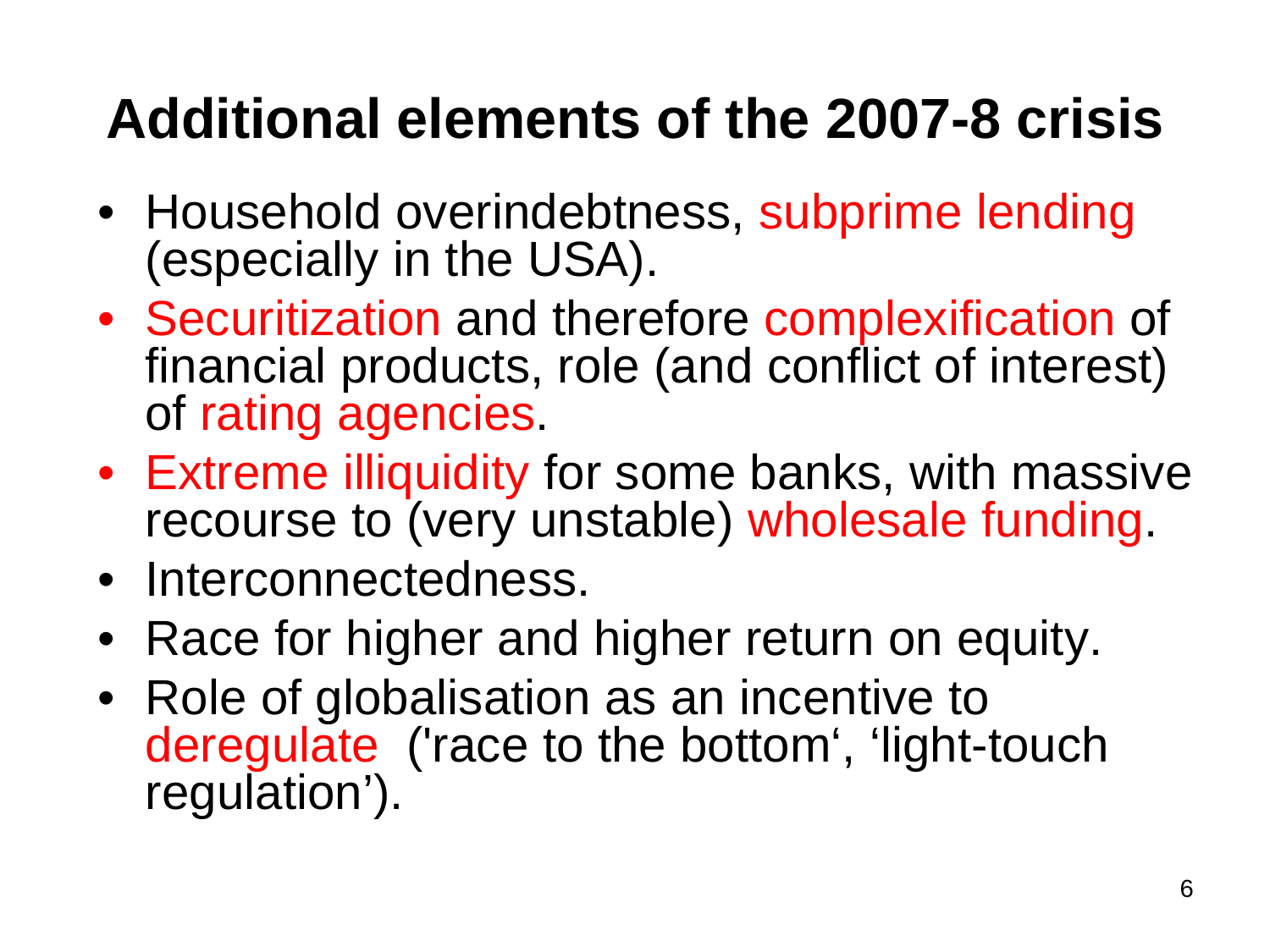#### **Responses to the 2007-8 crisis**

- Crisis significantly worsened after fall of Lehman: first big-bank bankruptcy, that triggered « move to another equilibrium » (à la *Diamond-Dybvig*, but for wholesale funding).
- Double response:

(i) « no more Lehmans », instead, significant rise of (retail) deposit insurance and massive bailouts;

(ii) re-regulation.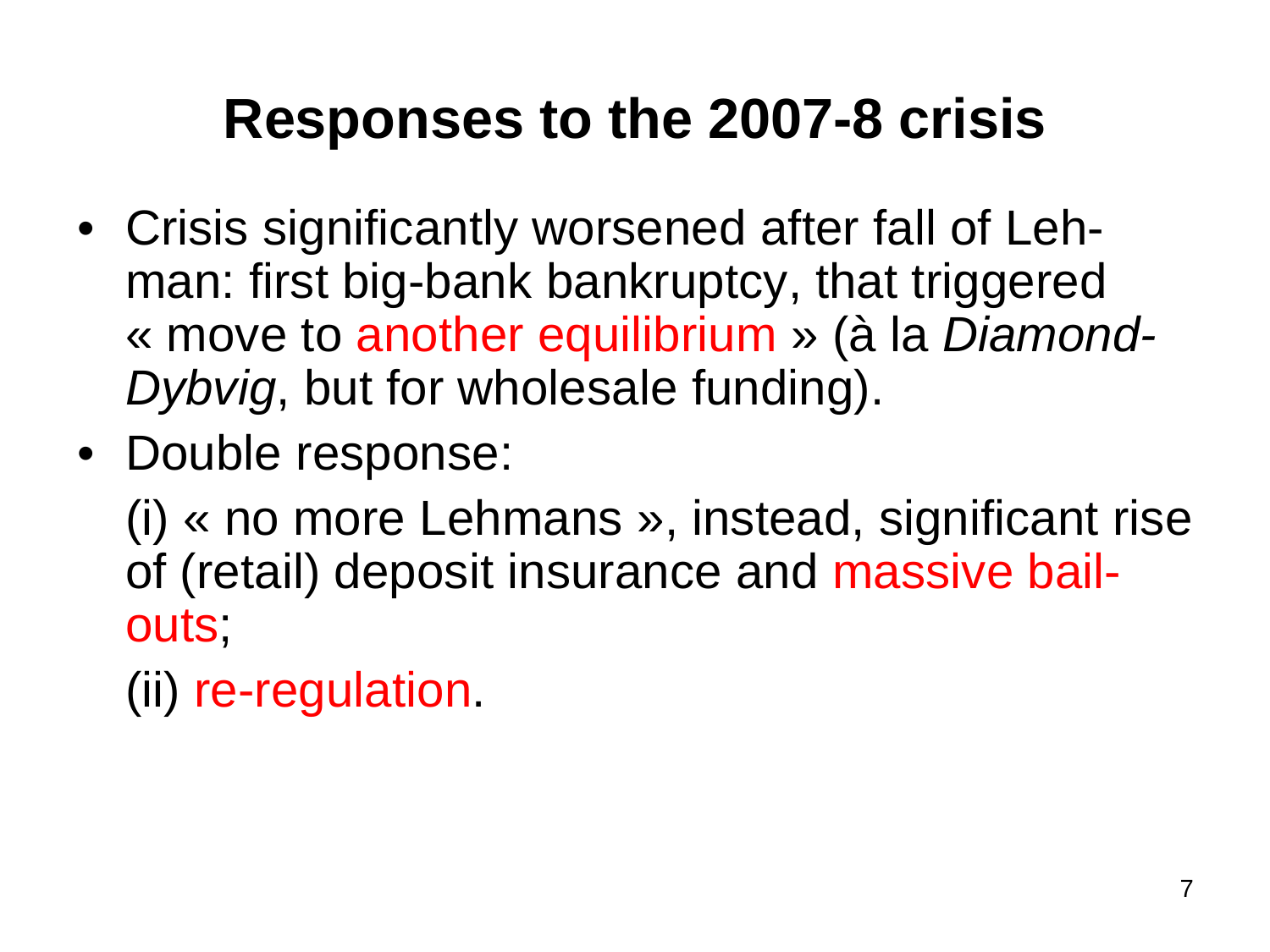## **Bailouts and reregulation**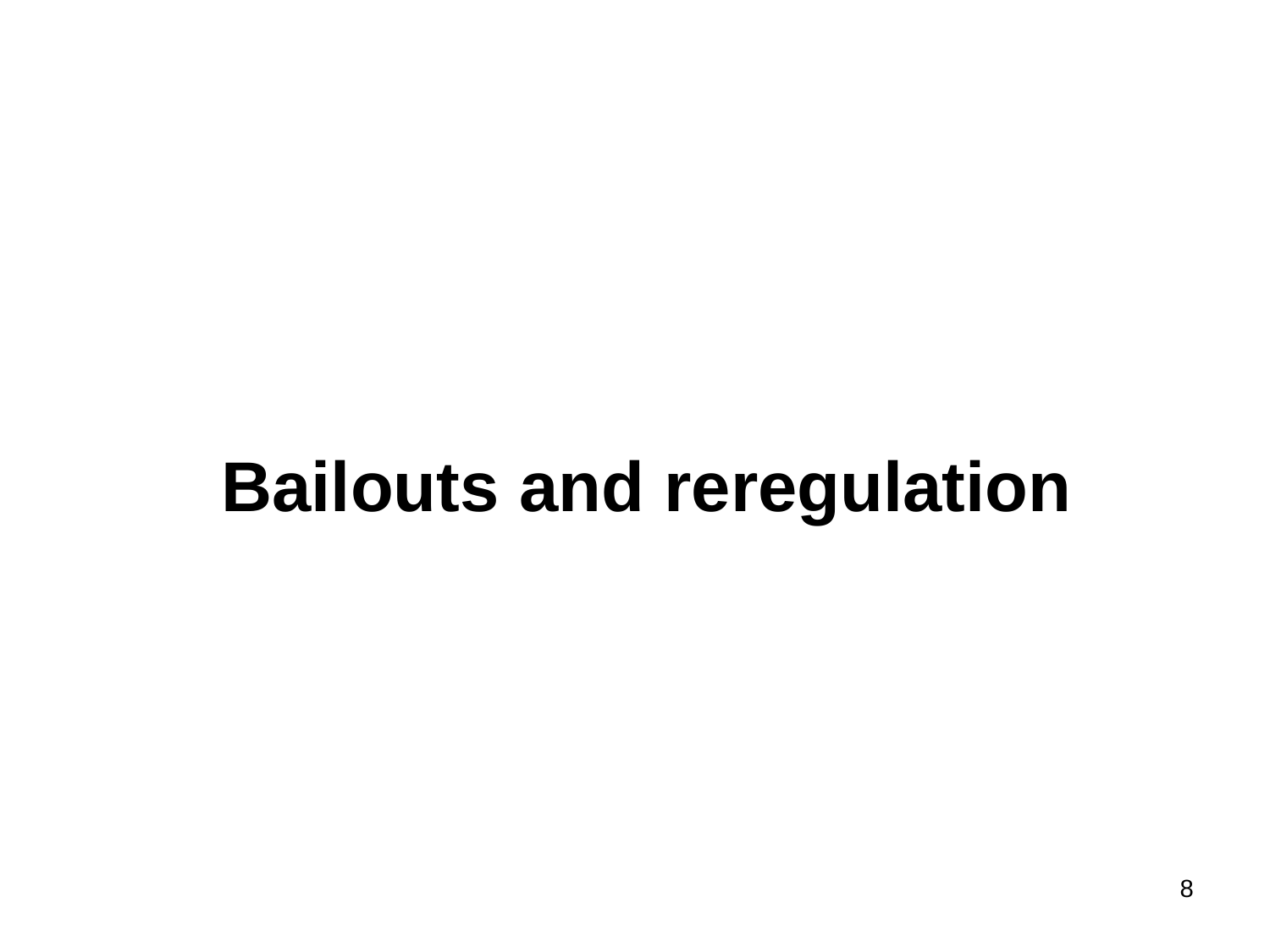### **Stylized facts on bailouts**

- Gross fiscal cost of bailout is only a fraction of debt increase (rest due to lower growth).
- Procrastination really costly (Japan, US S&L).
- Instead, swift bailout intervention may pay for taxpayer, possibly fully US 2007, Sweden 1991 (even if ex-post net-cost computations fail to take into account risk premia).
- Conclusion: Tradeoff current/future crisis: fighting moral hazard good, but NOT worth delaying restructuring, because lower GDP growth will raise final cost for taxpayer !
- See *Laeven-Valencia*, 2012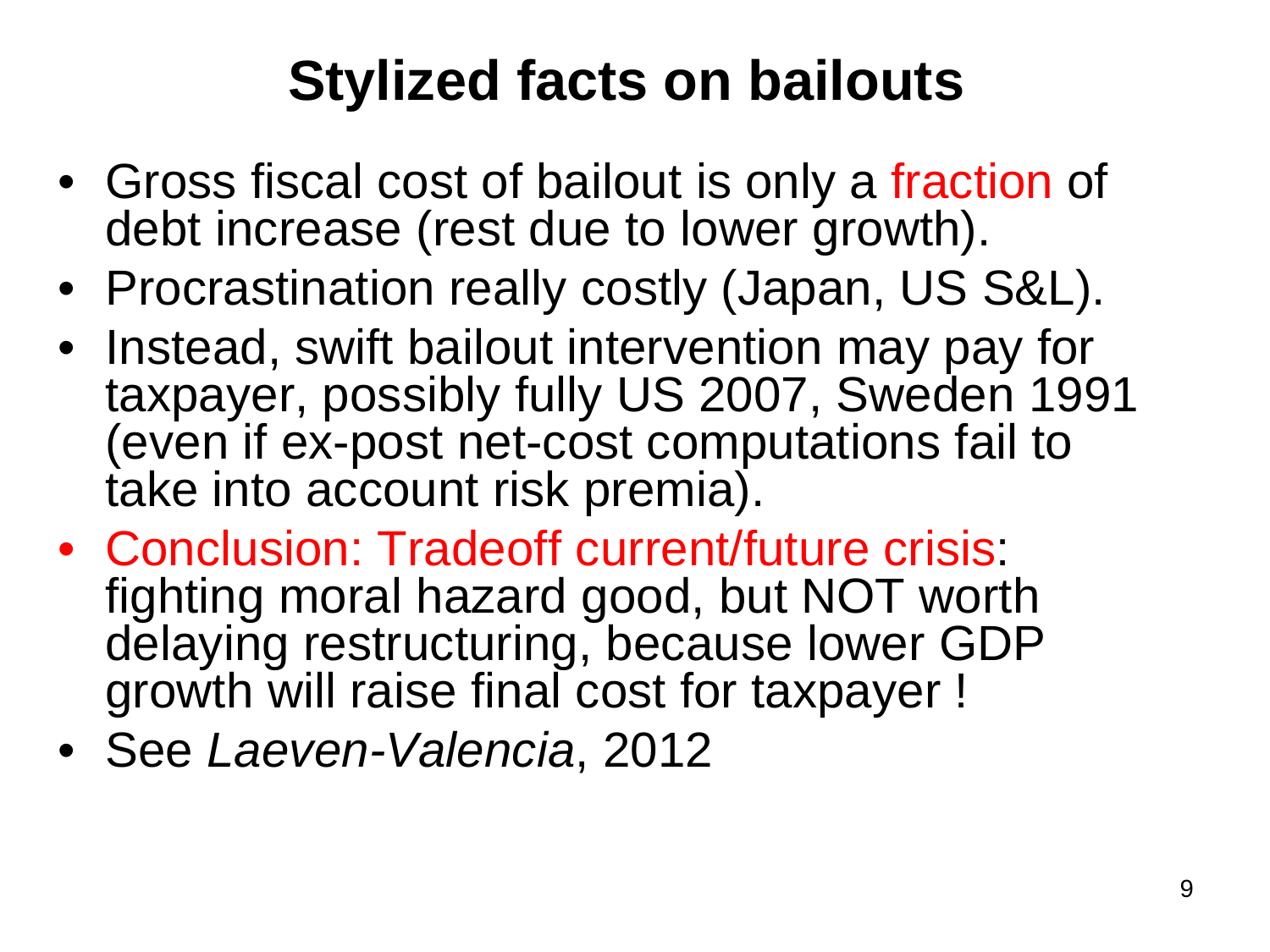### **Reregulation: busy reform agenda**

- Mix of (i) continuity (with recalibration) and (ii) change: (iia) back to regulation of what a bank may/should be; (iib) introduction of 'system regulation'.
- (i) More and better capital (and an additional, simpler, leverage ratio).
- (iia) Liquidity ratios, recovery & resolution plans, structural reforms. (Vickers, Volcker, Liikanen/ Barnier/…).
- (iib) Macroprudential instruments (Countercyclical Capital Buffer, systemic-bank surcharges ...).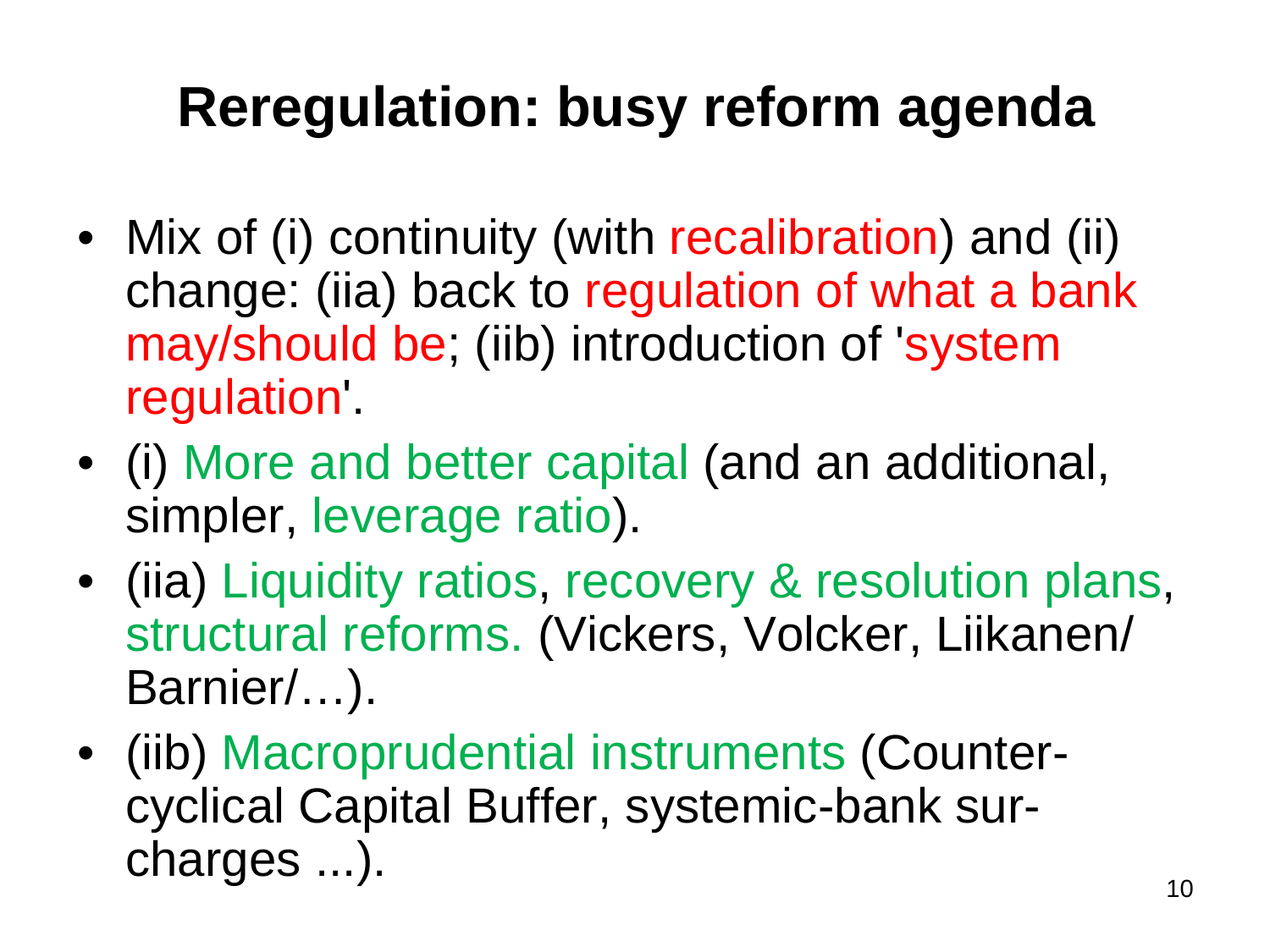#### **Recent developments in Basel**

- Desire to 'complete post-crisis reforms'.
- Next to calibration of leverage ratio and some finetuning, desire to reduce excessive influence of models: limit models to portfolios where modelling makes sense (does sound reasonable !)
- Such a 'hybrid approach' is a good idea because models were a clear source of unlevel-playing field, on top of leading to an aggregate reduction in the capitalization of the banking sector under Basel II.
- This being said, idea is to do this without raising aggregate Basel-III capital requirements further.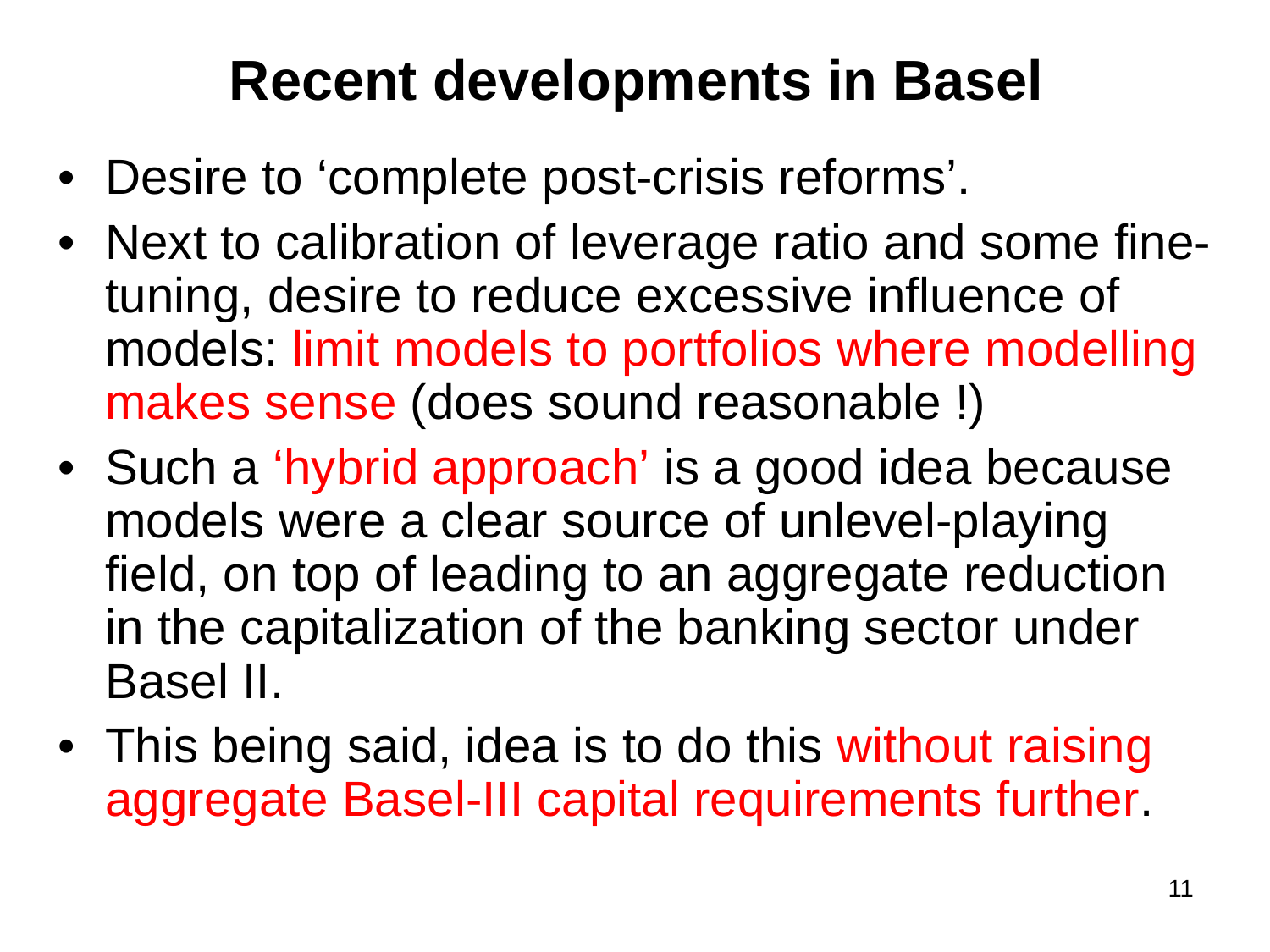#### **Assessment**

- Reform agenda makes sense given previous crisis. Does involve a partial U-turn w.r.t. laisserfaire approach to banking activities.
- Impact of new approaches (liquidity, recovery & resolution, structural reforms, macroprudential / systemic approach to regulation) still untested.
- Debate continues on 'excessively low Basel III capital ratios' (e.g. *Admati-Hellwig*, 2013) vs 'difficulty of finding the money & risks to realeconomy lending'.
- What to think about new trend: bail-in rather than bailout?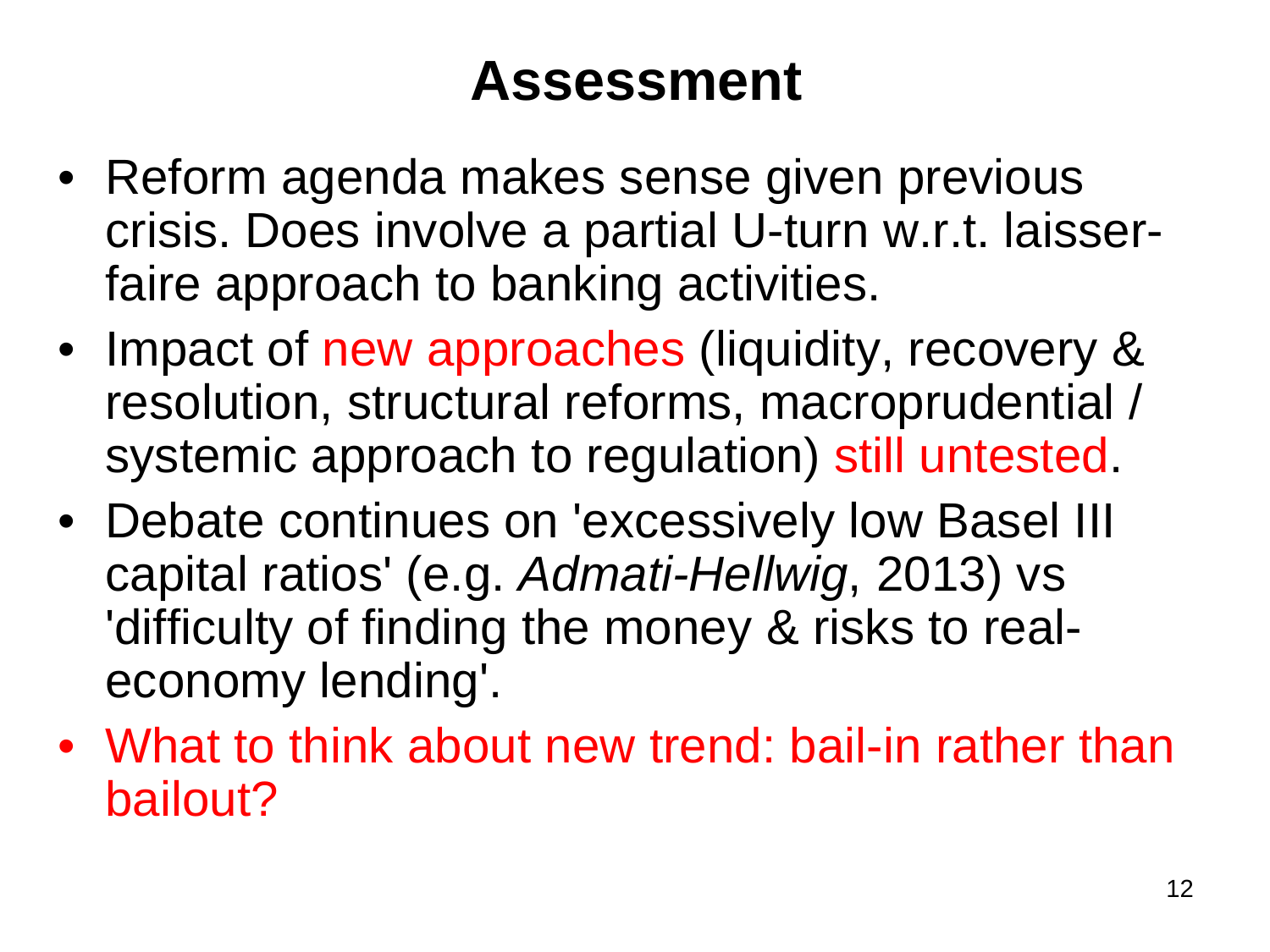## **Bail-in**

- Paradox of the crisis: (i) Basel III stresses quality of capital and micro/macroprudential distinction, while (ii) current « *bailout fatigue* » has now led to « *bailin fashion* », with a desire to vastly enlarge set of bank claimholders meant to be « held responsible », and this even under systemic stress.
- Explanation: politicians and public at large do not feel that Basel III requires enough capital to protect taxpayers. But further raising equity seems difficult.
- Two concerns however: (i) cost of financial instability; (ii) who should bear risk?
- Relevant in particular in the EU, with BRRD (focus here, linked to FSB's TLAC).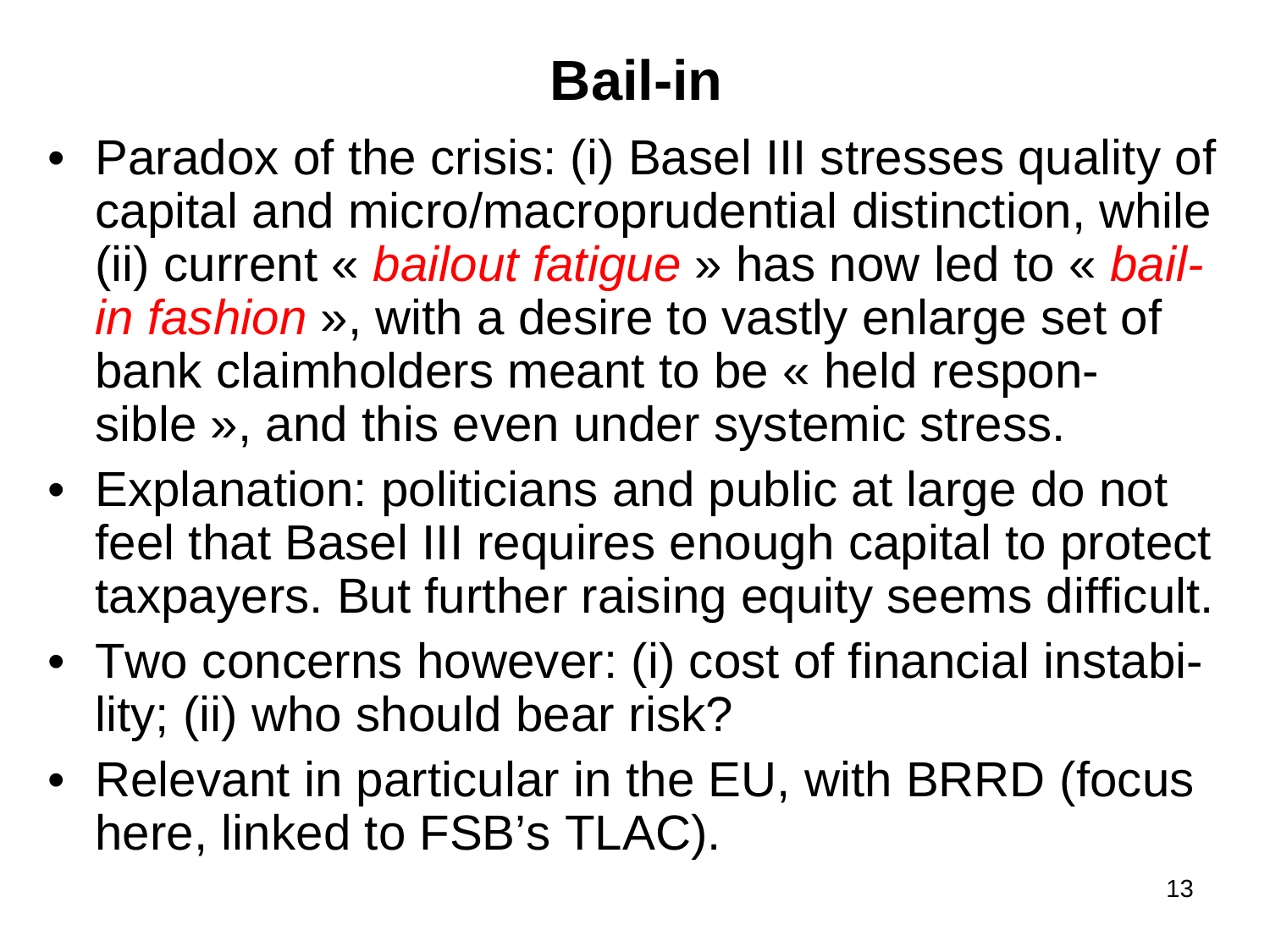# **The BRRD and financial stability**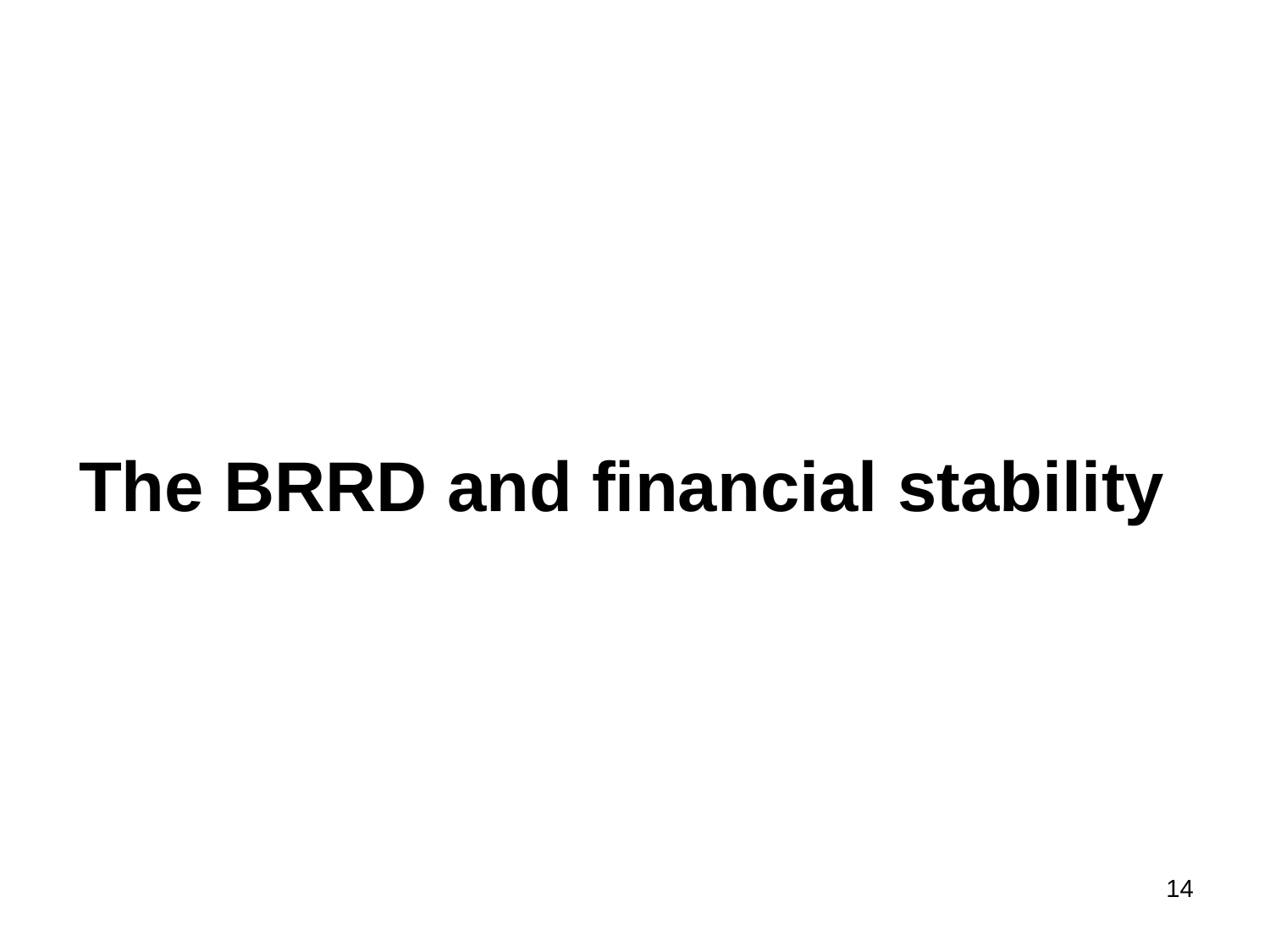"Other tools (than bail-in) can be used to the extent that they conform to the principles and objectives of resolution set out under the BRRD. In circumstances of *very extraordinary systemic stress*, authorities may also provide *public support* instead of imposing losses in full on private creditors. The measures would nonetheless *only become available after the bank's shareholders and creditors bear losses equivalent to 8% of the bank's liabilities* and would be subject to the applicable rules on State Aid." (FAQs on BRRD)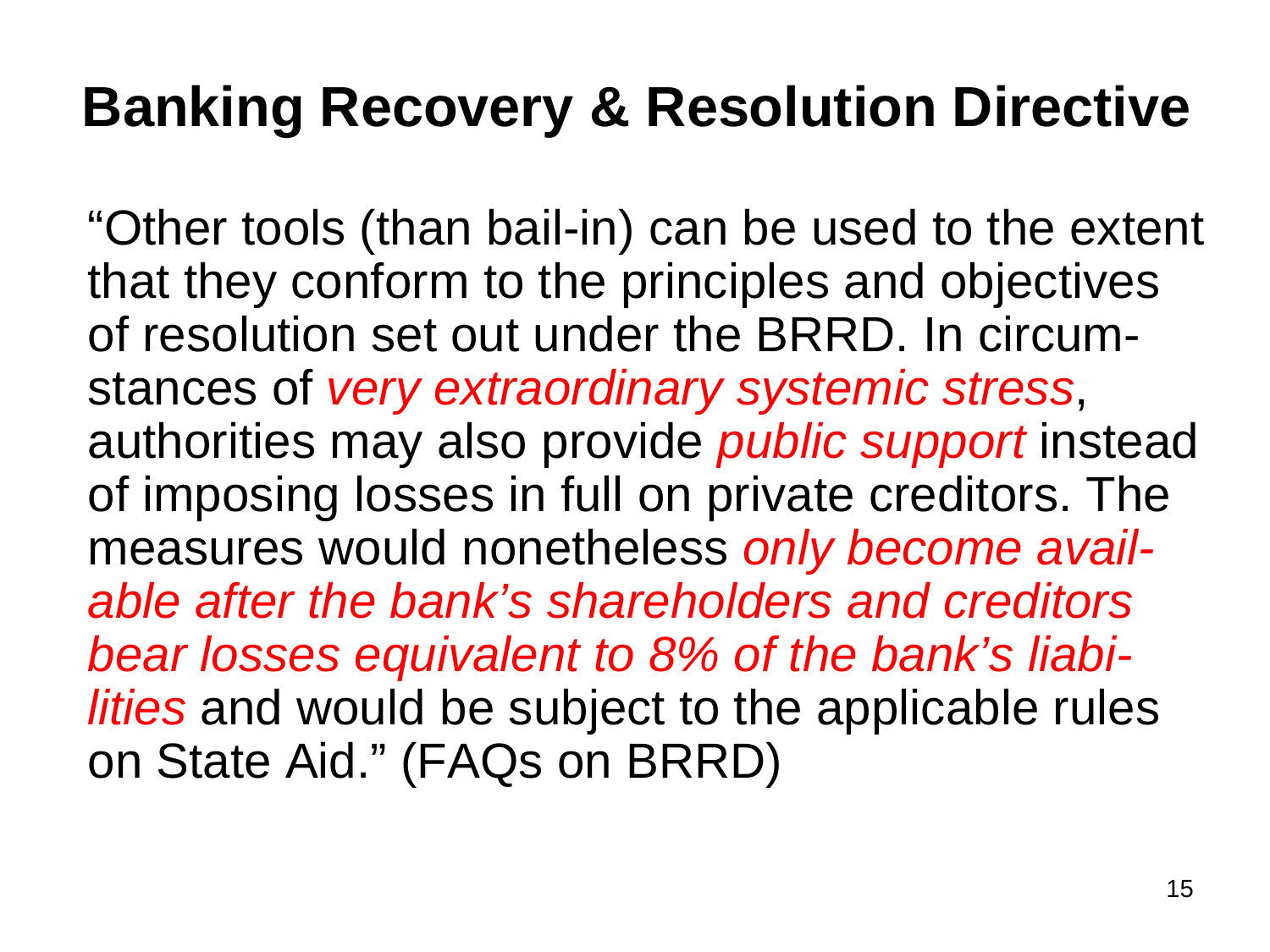16 "Bail-in will potentially apply to any liabilities of the institution not backed by assets or collateral. It will *not apply* to *deposits protected* by a deposit guarantee scheme, short-term inter-bank lending or claims of clearing houses and payment and settlement systems (that have a remaining maturity of *seven days*), client assets, or liabilities such as salaries, pensions, or taxes. In *exceptional circumstances*, authorities *can choose to exclude* other liabilities on a case-bycase basis, if strictly necessary to ensure the continuity of critical services or to prevent widespread and disruptive *contagion* to other parts of the financial system, or if they cannot be bailed in in a reasonable timeframe." (FAQs on BRRD)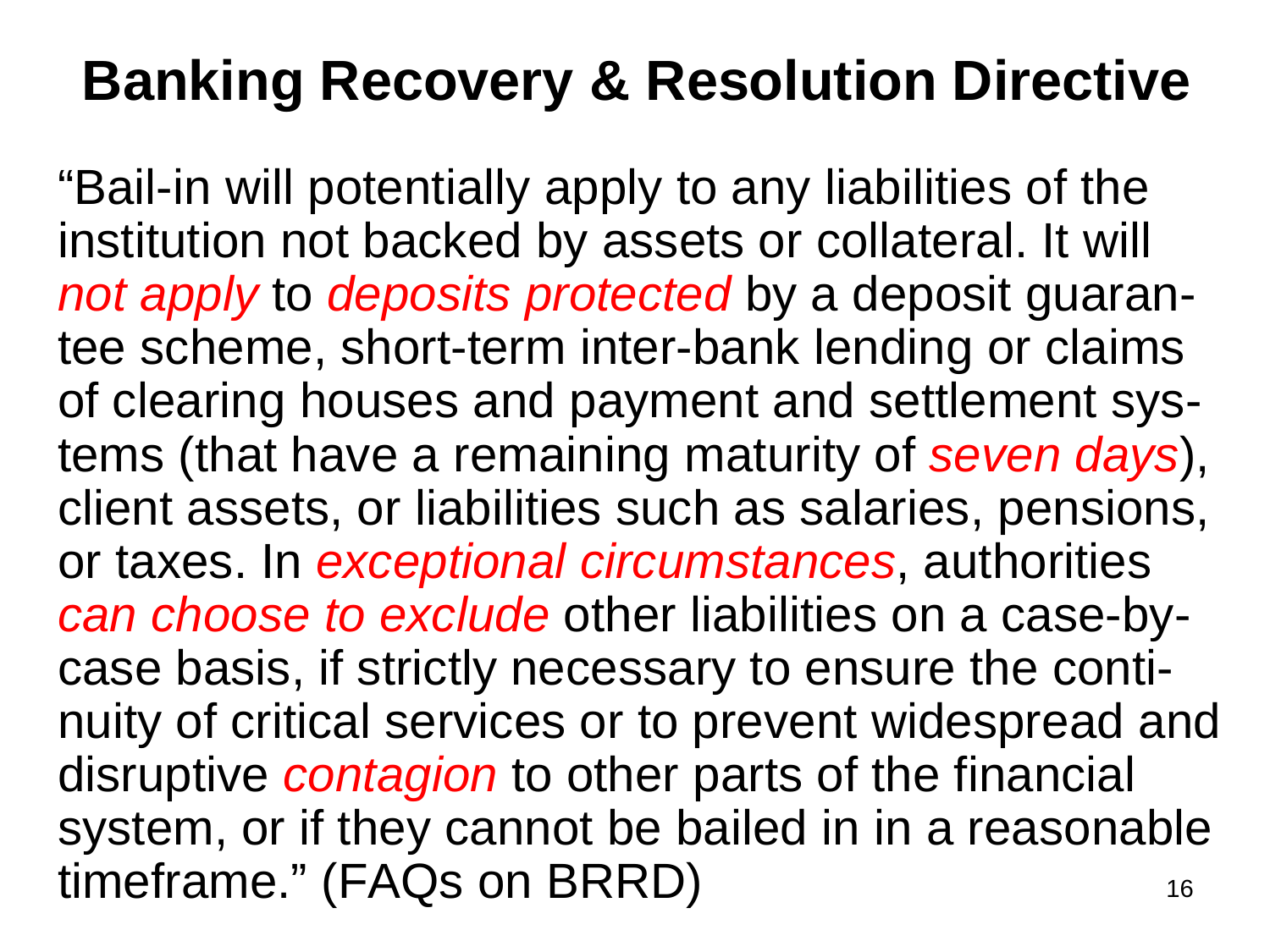"The write down will follow the *ordinary allocation of losses and ranking in insolvency*. Equity has to absorb losses in full before any debt claim is subject to write-down. *After shares and other similar instruments, it will first, if necessary, impose losses evenly on holders of subordinated debt and then evenly on senior debt-holders.*"

"*Deposits from SMEs and natural persons*, including in excess of EUR 100,000, will be *preferred over senior creditors*."

(FAQs on BRRD)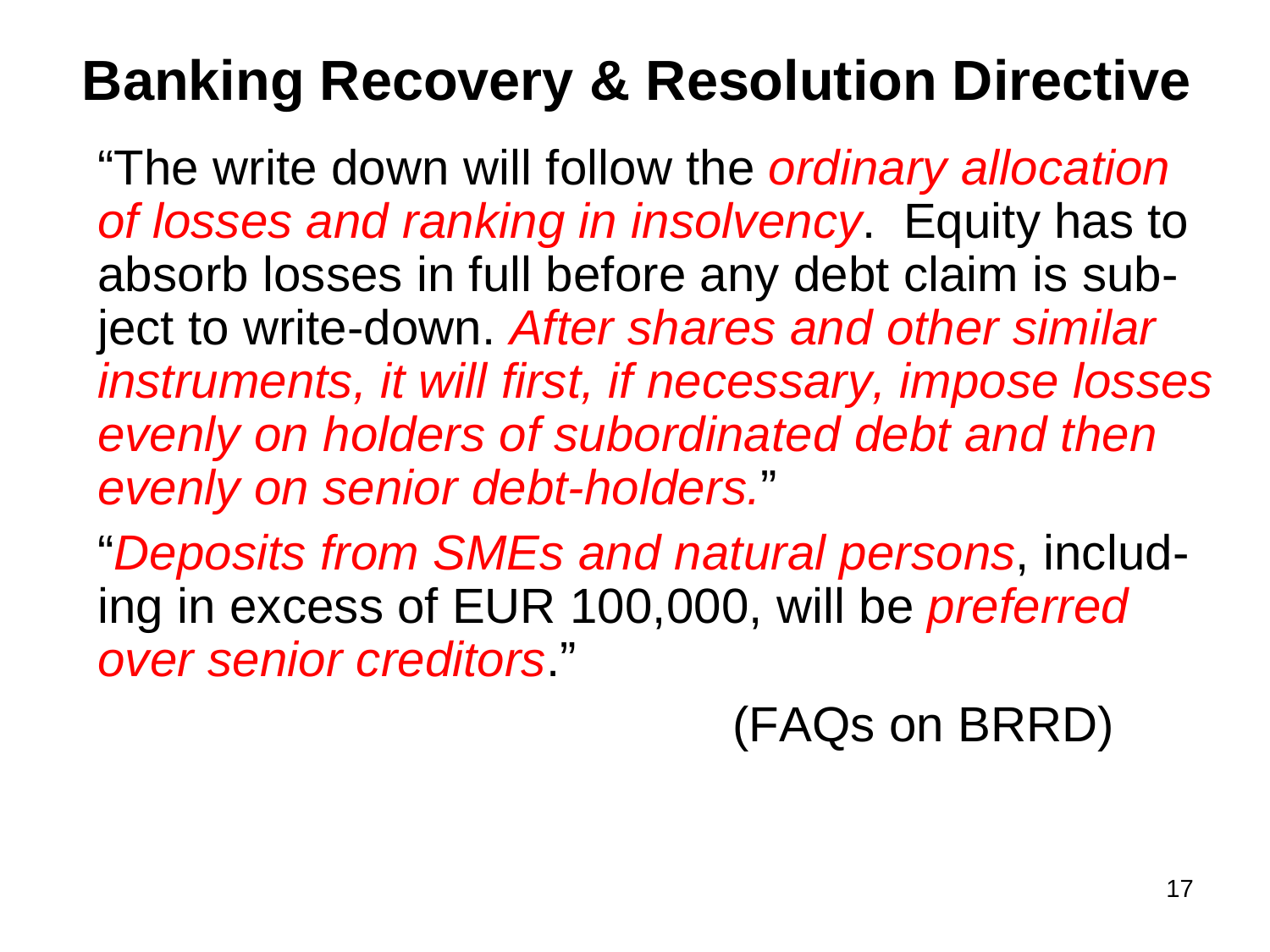"By definition, this will depend on the systemic footprint of different institutions. *Depending on their risk profile, complexity, size, interconnectedness, etc., all banks should maintain (subject to on-going verification by authorities), a percentage of their liabilities in the form of shares, contingent capital and other unsecured liabilities not explicitly excluded from bail-in.* The Commission, upon a review by EBA, could specify further criteria to ensure similar banks are subject to the same standards." (FAQs on BRRD)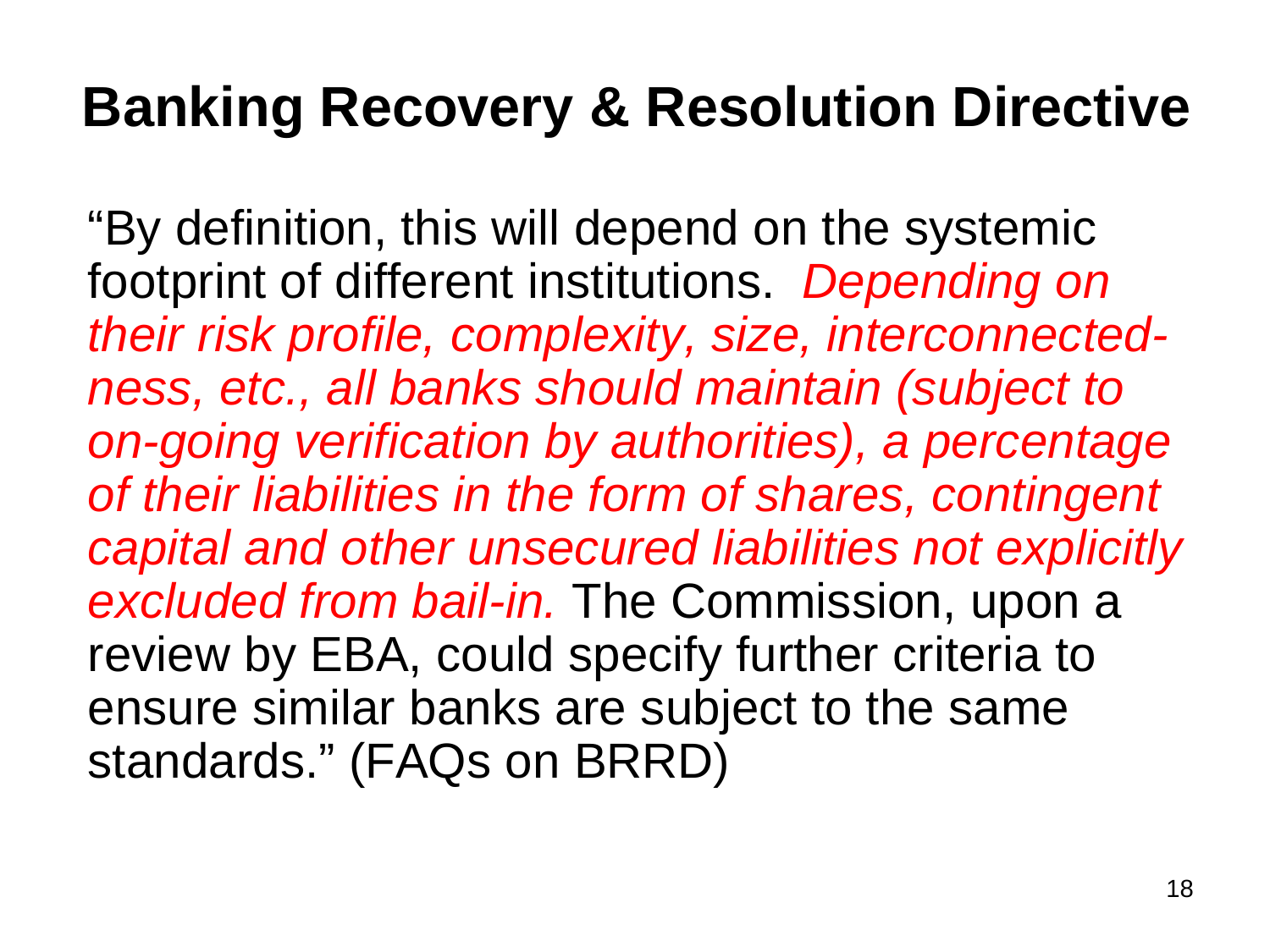#### **Comments**

- BRRD insists on 8% bail-in even under systemic stress, as of January 1, 2016.
- Beyond secured liabilities, it exempts very shortterm debt (up to 7 days).
- It gives priority to natural persons and SMEs.
- At this point, it does not impose hard targets for bail-inable securities (« MREL »).
- Suggestion: think of requiring a minimum of *8% of long-run junior liabilities* (equity, hybrids and *junior* debt, or an « *extended leverage ratio* ») in order to foster financial stability.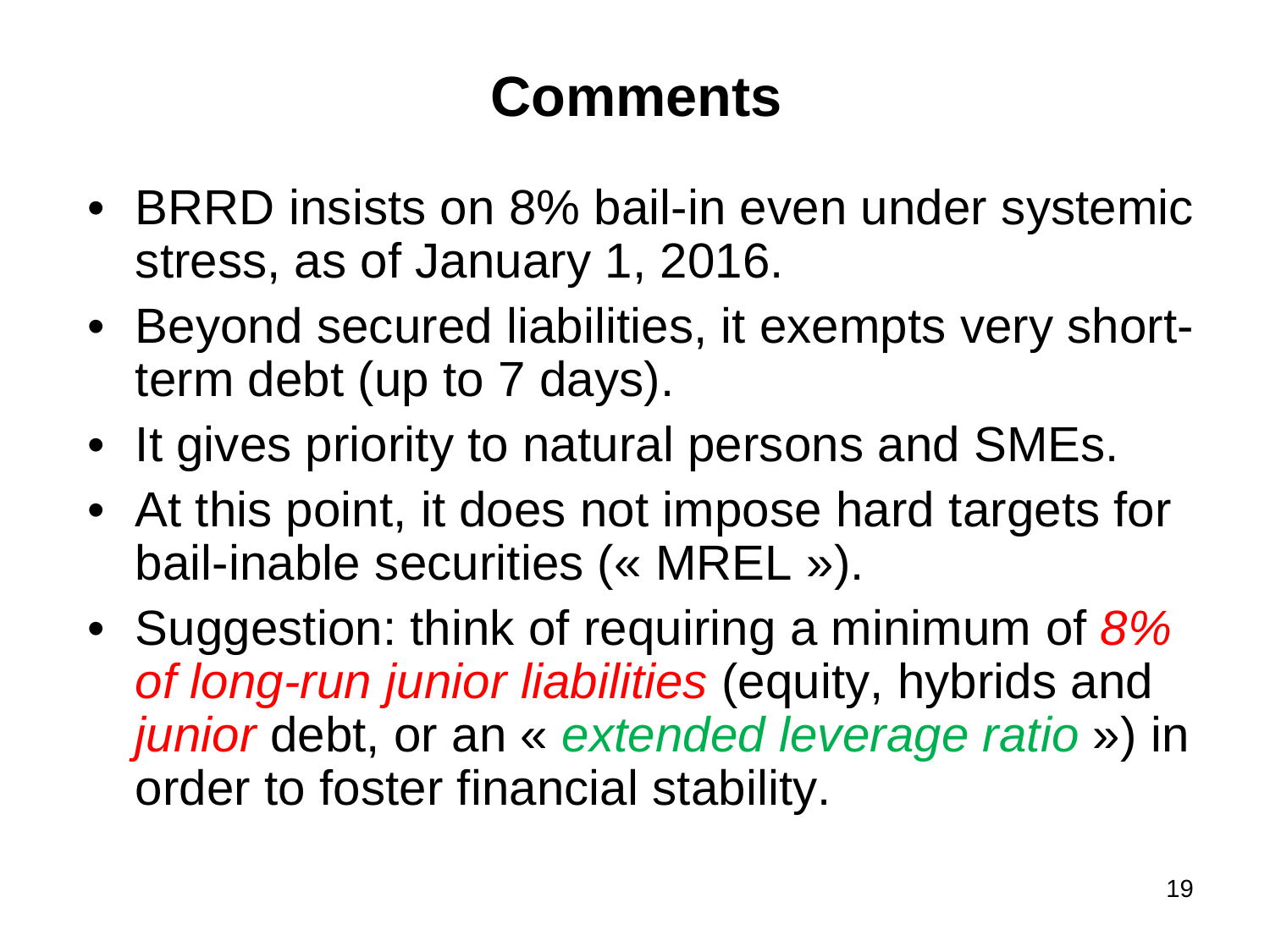#### **Example of bank liabilities**

| Secured + very short-term liabilities | 25  |
|---------------------------------------|-----|
| <b>Retail deposits</b>                | 40  |
| <b>Bail-inable senior liabilities</b> | 30  |
| <b>Junior liabilities</b>             | 1.5 |
| <b>Capital</b>                        | 3.5 |
| <b>Total liabilities</b>              | 100 |

•Losses for senior liabilities before a bailout can be considered:  $(8 - 3.5 - 1.5)/30 = 3/30 = 10\%$ .

20 •*Conclusion*: to avoid bank runs (esp. with volatile wholesale deposits), better to increase junior liabilities to 4.5. Instead, *including senior claims in MREL does NOT protect other claimholders* !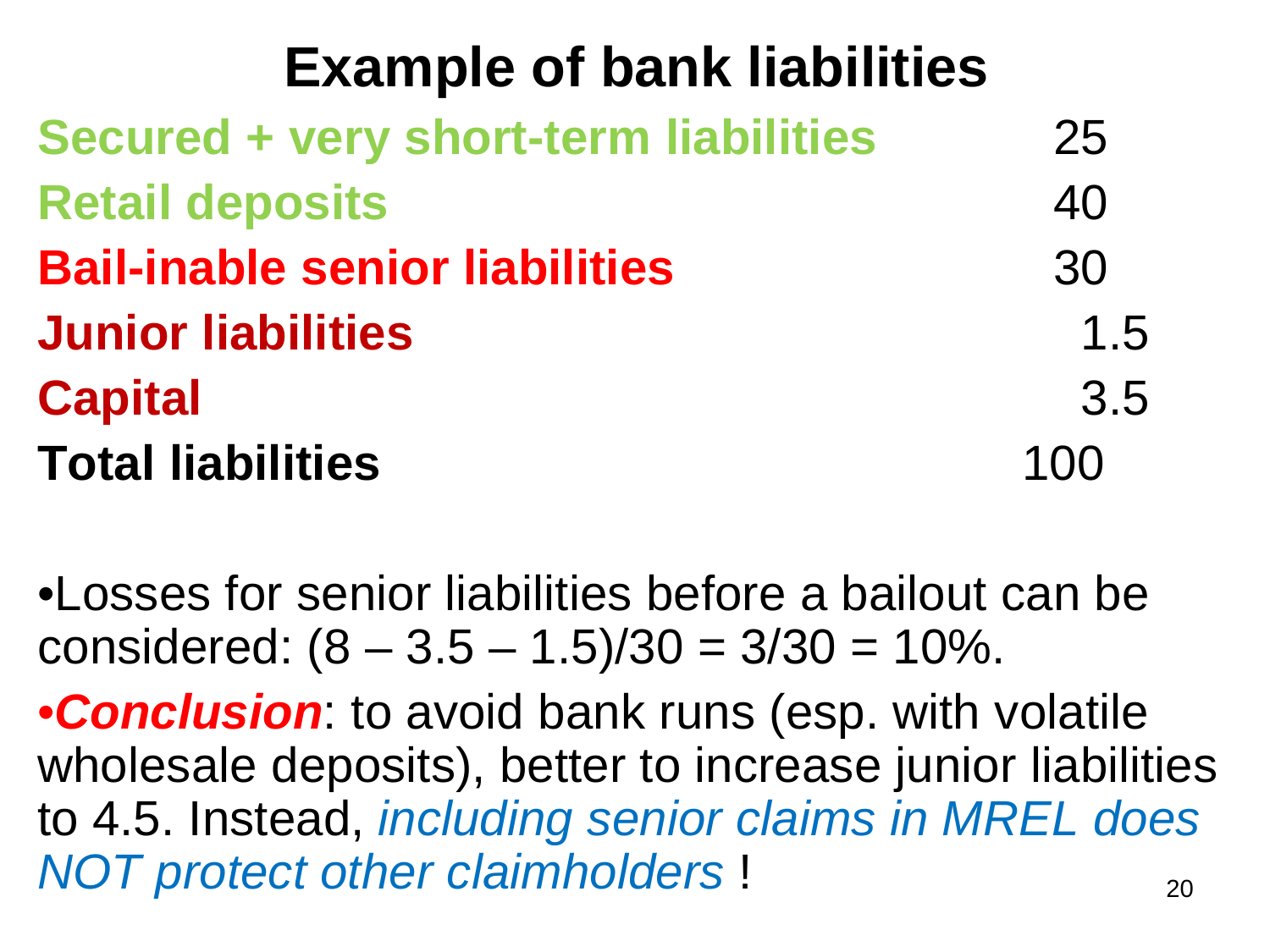## **Conclusion**

- Aversion to bailouts understandable: taxpayer money, moral hazard, …
- Remember however the cost of financial instability: the *costliest* bank failure for taxpayers in last 10 years was Lehman, *despite lack of bail-out*, while TARP bailout has *almost been fully repaid*  (*CBO* 2013: more than 400 Billion \$ out of 428).
- Remember also that « orderly » resolution will not prevent depositors from running if they can and feel their money is at risk.
- This requires sufficient long-term junior claims to absorb bail-in and reassure senior claimholders.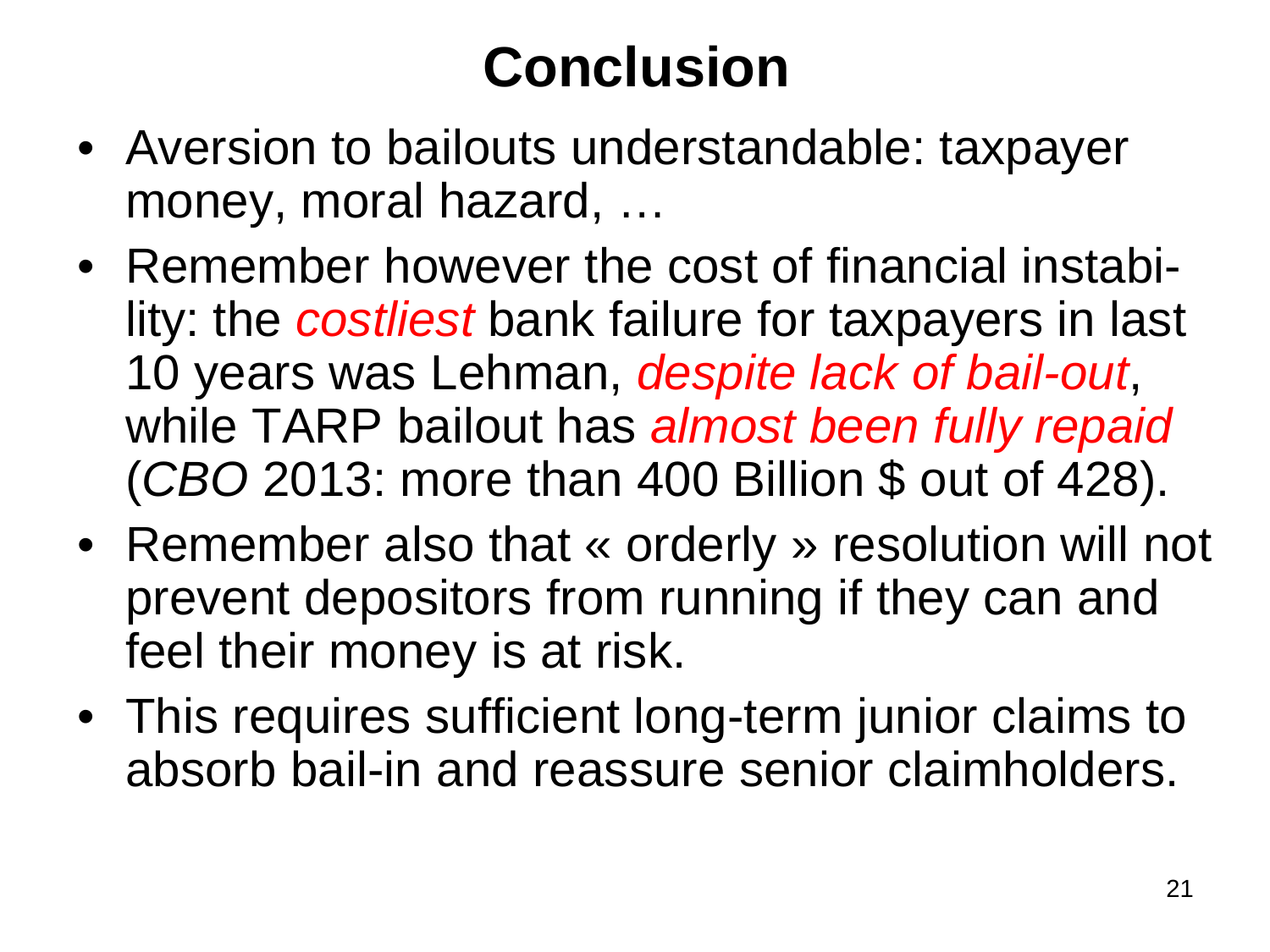## **Conclusion (2)**

- Several Member States aware of the problem, and are trying to tackle it.
- Germany: make senior bank bonds junior, retroactively (also used for Greek banks in 2015).
- Italy and Spain: make corporate deposits senior to senior bank bonds and derivatives, retroactively (note that BRRD was also retroactive).
- France: same as Germany, but NOT retroactive, and more granular.
- Conclusion: useful initiatives, but would be better to have a 'European solution'. And the key is to have 8% junior long-term claims for all banks as soon as possible !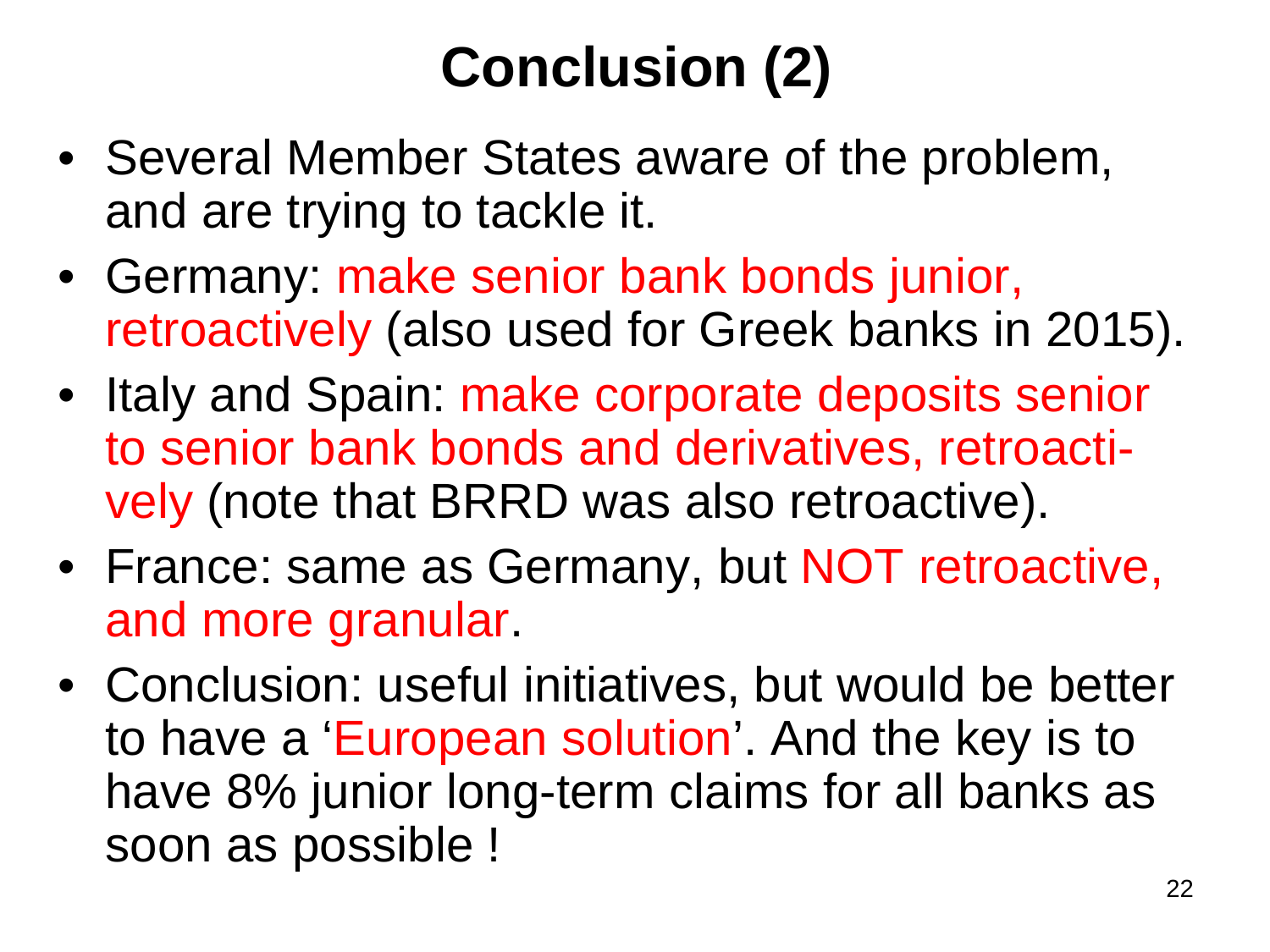#### **References**

- Admati, A. & M. Hellwig (2013), *The bankers' new clothes: What's wrong with banking & what to do about it*, Princeton UP.
- Congressional Budget Office (2013), *Report on the Trouble Asset Relief Program - May 2013*.
- Dewatripont, M. (2014a), "European banking: Bailout, bail-in and State Aid control", *International Journal of Industrial Organization*.
- Dewatripont, M. (2014b), "Banking regulation and lender-of-last-resort intervention", *European Central Bank, ECB Forum on Central Banking, Conference Proceedings: Monetary Policy in a Changing Financial Landscape*, Sintra.